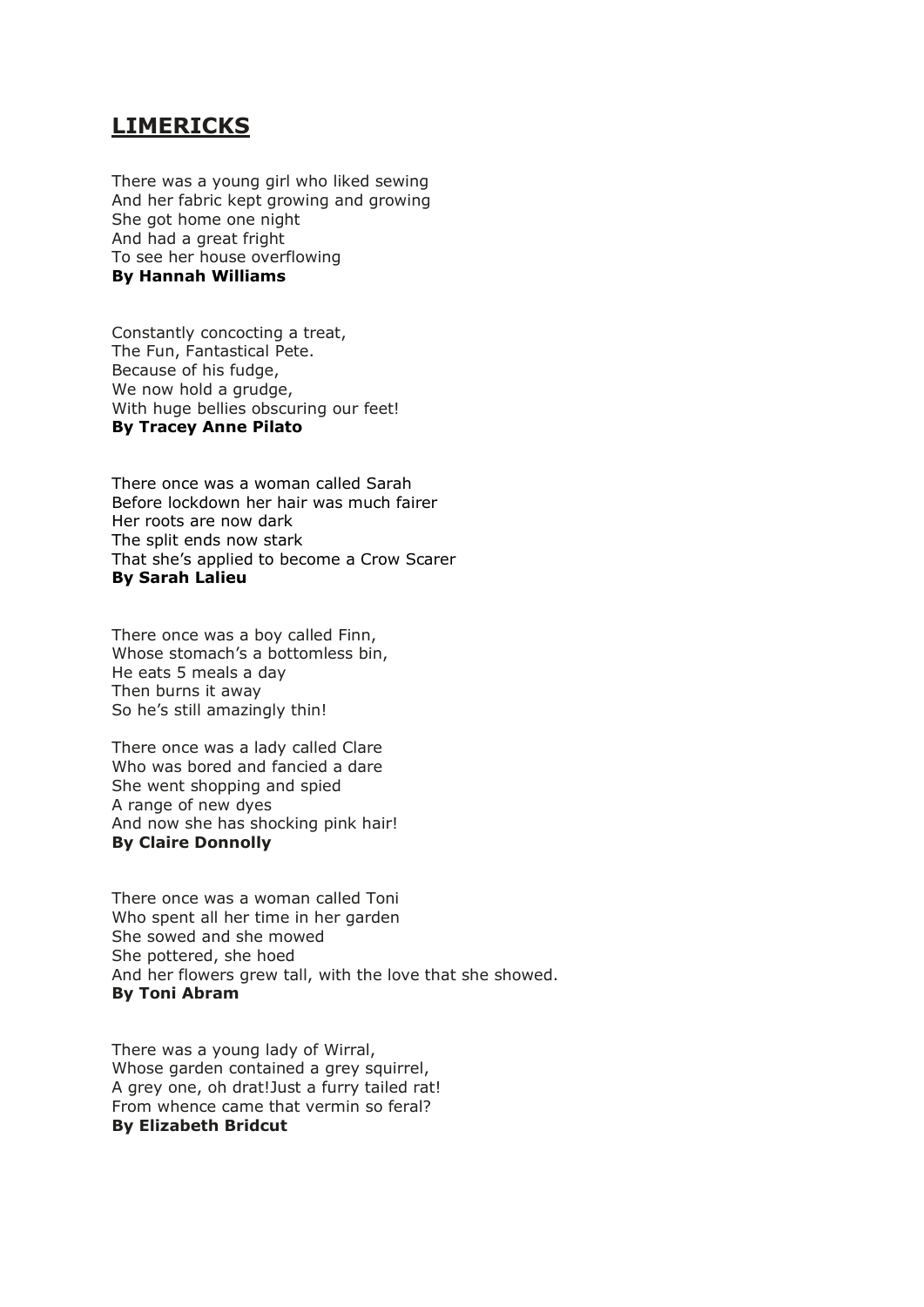A handsome young chef from Peru Concocted a burning hot stew It made his teeth curl Sent his nose in a whirl So he sent for the fire fighting crew

A swimmer I once knew as Lance Decided to paddle to France He discarded his socks Crumpled up on the rocks Then set off with a wave and a prance **By Elycia Ormandy**

There once was a bird from the west Who put his strong voice to the test He tweeted so loud It attracted a crowd And declared that he was the best

When we get caught up in showers We stay damp for hours and hours Just the slightest light drizzle Can make us all grizzle At least it is good for the flowers

A lady who wanted a horse Went on a short riding course She hadn't the touch She fell off so much So instead bought a rabbit named Morse

There was a dentist from hot Tenerife Who had such terrible teeth To brush he'd forgotten His teeth got so rotten And caused him a whole lot of grief

There was a women from Sale Who got whipped up in a gale She waved each hand As she started to land On the grass and looked rather pale **By Lynne Ormandy**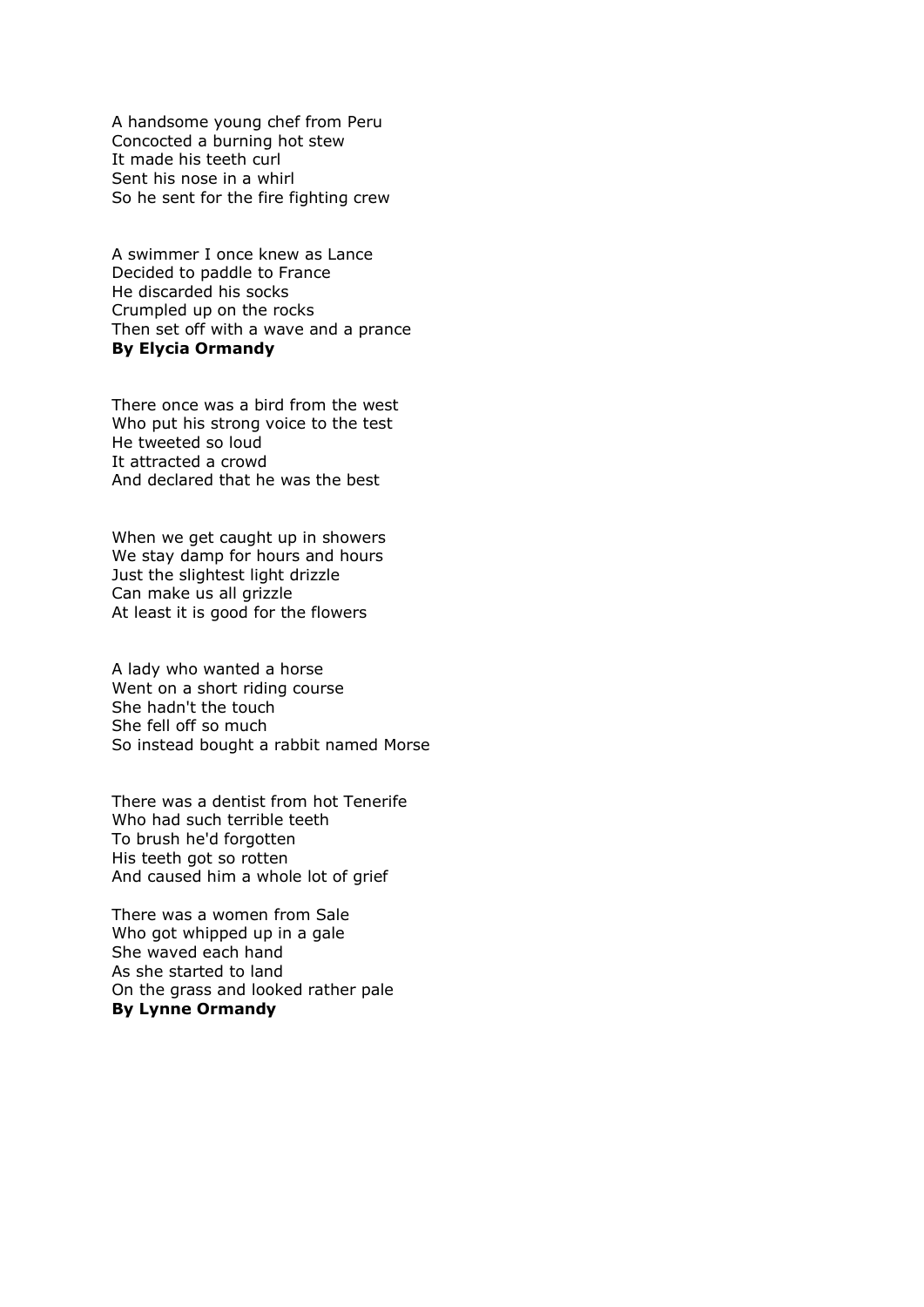There was a man called Pete Who loved dancing to the beat Until that was He'd had one too many When he promptly fell off his seat.

There was a young man called Bryn Who was very tall and slim He filled his plate And ate and ate And became known as 'the dustbin'

There was a man from Flint Who worked in Design and Print He loved cooking and baking Would share what he was making So we could all have a stint

There was a lady from Devon Who was in scone heaven! She had not one, but three Indulgent cream teas And that was before eleven!

There was a Princess called Kate Whose smile would radiate Her warmth, her calm The offer of an arm The epitomy of serenity and charm

There was a man called Mark Who rose with the Lark He mowed his lawns As great works of art And they almost resembled Hyde Park **By Andrea Duckworth**

I know a sweet girl called Laura She will only eat chicken pakora Her trumps don't smell great But hang on , just wait She's my daughter & I totally adore her  $\blacklozenge \blacklozenge$ **By Dawn Hunt**

The NMC is a marvellous place Where everything goes a a leisurely pace The Gym can be fun For toning your Bum Working out with the utmost of grace **By the NMC online with connect up group**